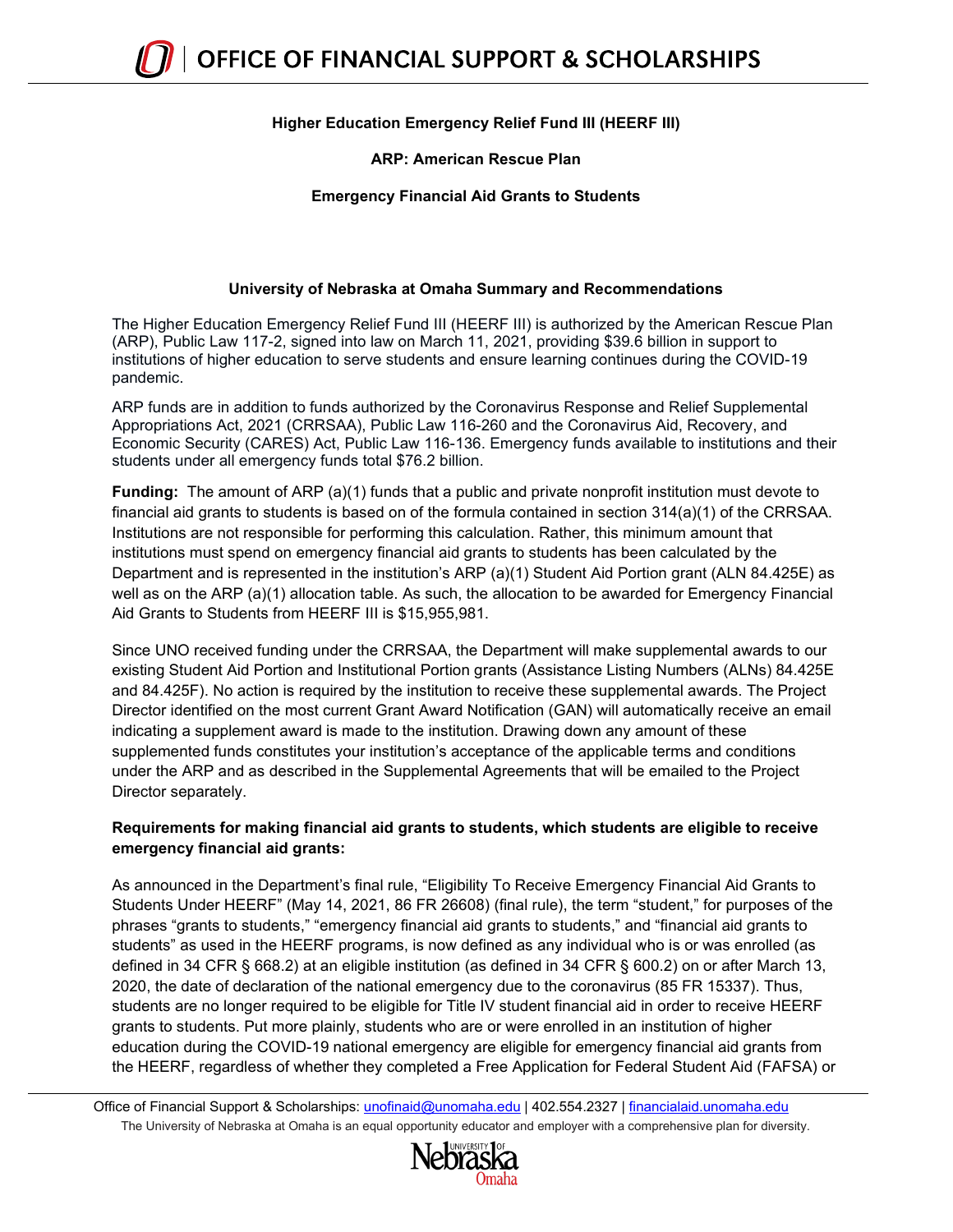are eligible for Title IV. As under the CRRSAA, institutions are directed with the ARP funds to prioritize students with exceptional need, such as students who receive Pell Grants or are undergraduates with extraordinary financial circumstances in awarding emergency financial aid grants to students. Beyond Pell eligibility, other types of exceptional need could include students who may be eligible for other federal or state need-based aid or have faced significant unexpected expenses, such as the loss of employment (either for themselves or their families), reduced income, or food or housing insecurity. In addition, the CRRSAA and ARP explicitly state that emergency financial aid grants to students may be provided to students exclusively enrolled in distance education provided the institution prioritizes exceptional need.

Undocumented students and international students may receive HEERF. The Department's final rule on student eligibility for HEERF states that all students who are or were enrolled in an institution of higher education during the COVID-19 national emergency are eligible for emergency financial aid grants from the HEERF, regardless of whether they completed a FAFSA or are eligible for Title IV. That includes citizens, permanent residents, refugees, asylum seekers, Deferred Action for Childhood Arrival (DACA) recipients, other DREAMers, and similar undocumented students. International students may also receive HEERF. However, institutions must ensure that funds go to students who have exceptional need. The Department encourages institutions to prioritize domestic students, especially undergraduates, in allocating this funding. This includes citizens, permanent residents, refugees, asylum seekers, DACA recipients, other DREAMers, and similar undocumented students.

### **Requirements for making emergency financial aid grants to students:**

Students who are or were enrolled in an institution of higher education on or after the date of the declaration of the national emergency due to the coronavirus (March 13, 2020) are eligible for emergency financial aid grants from the HEERF, regardless of whether they completed a FAFSA or are eligible for Title IV. The CRRSAA requires that institutions prioritize students with exceptional need, such as students who receive Pell Grants or are undergraduates with extraordinary financial circumstances, in awarding emergency financial aid grants to students.

Beyond Pell eligibility, other types of exceptional need could include students who may be eligible for other federal or state need-based aid or have faced significant unexpected expenses either for themselves or that would affect their financial circumstances, such as the loss of employment, reduced income, or food or housing insecurity. In addition, the CRRSAA and ARP explicitly state that emergency financial aid grants to students may be provided to students exclusively enrolled in distance education provided the institution prioritizes exceptional need.

The Department encourages institutions to prioritize domestic students, especially undergraduates, in allocating this funding. Domestic students include citizens, permanent residents, refugees, asylum seekers, DACA recipients, other DREAMers, and similar undocumented students.

Institutions may not (1) condition the receipt of emergency financial aid grants to students on continued or future enrollment in the institution, (2) use the emergency financial aid grants to satisfy a student's outstanding account balance, unless it has obtained the student's written (or electronic), affirmative consent, or (3) require such consent as a condition of receipt of or eligibility for the emergency financial aid grant.

Institutions should carefully document how they prioritize students with exceptional need in distributing emergency financial aid grants to students, as the Department is exploring reporting requirements regarding the distribution of emergency financial aid grants to students (see 2 CFR § 200.334).

The University of Nebraska at Omaha is an equal opportunity educator and employer with a comprehensive plan for diversity. Office of Financial Support & Scholarships: [unofinaid@unomaha.edu](mailto:unofinaid@unomaha.edu) | 402.554.2327 | [financialaid.unomaha.edu](http://financialaid.unomaha.edu/)

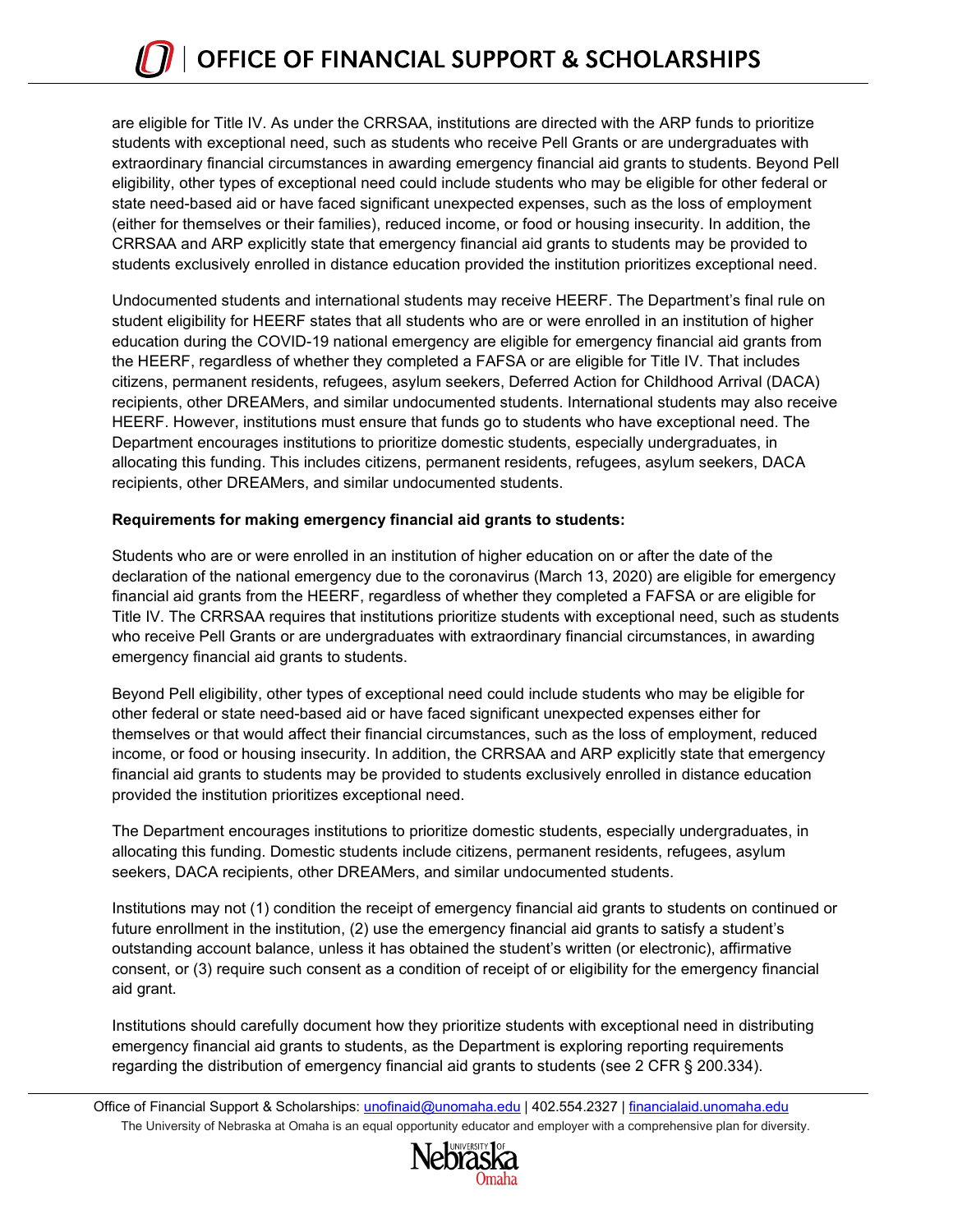#### **How may students use their emergency financial aid grants:**

Emergency financial aid grants may be used by students for any component of their cost of attendance or for emergency costs that arise due to coronavirus, such as tuition, food, housing, health care (including mental health care) or child care. Students determine how they may use their emergency financial aid grant within the allowable uses.

### **Important guidance from the Department of Education for distribution of funds:**

- Higher Education Emergency Relief Fund III [Frequently Asked Questions](https://www2.ed.gov/about/offices/list/ope/arpfaq.pdf?utm_content=&utm_medium=email&utm_name=&utm_source=govdelivery&utm_term=)
- ARP [Press Release](https://www.ed.gov/news/press-releases/us-department-education-makes-available-36-billion-american-rescue-plan-funds-support-students-and-institutions)
	- $\circ$  These grants will help over 5,000 institutions of higher education (institutions), including HBCUs, TCCUs, and HSIs, provide emergency financial aid to millions of students and ensure learning continues during the COVID-19 national emergency.
	- $\circ$  "These funds are critical to ensuring that all of our nation's students particularly those disproportionately impacted by the COVID-19 pandemic – have the opportunity to enroll, continue their education, graduate, and pursue their careers," said U.S. Secretary of Education Miguel Cardona. "With this action, thousands of institutions will be able to provide direct relief to students who need it most, so we can make sure that we not only recover from the pandemic, but also build back even stronger than before."
	- $\circ$  Today's announcement will enable institutions to equitably expand opportunity by targeting resources to all students with exceptional financial need. It also reflects ED's broader commitment to providing support, resources, and guidance to institutions, students, and communities throughout the pandemic.

Ways the funding can be used to have the greatest impact on students and communities include:

o Using emergency financial grants to support students with exceptional needs: While the pandemic has affected all students, it has hit some students and their families especially hard and has exacerbated inequities within our educational system. ED has release[d](https://lnks.gd/l/eyJhbGciOiJIUzI1NiJ9.eyJidWxsZXRpbl9saW5rX2lkIjoxMDIsInVyaSI6ImJwMjpjbGljayIsImJ1bGxldGluX2lkIjoiMjAyMTA1MTEuNDAyNDkzODEiLCJ1cmwiOiJodHRwczovL3d3dzIuZWQuZ292L2Fib3V0L29mZmljZXMvbGlzdC9vcGUvZmluYWxoZXJmbmZyLnBkZj91dG1fY29udGVudD0mdXRtX21lZGl1bT1lbWFpbCZ1dG1fbmFtZT0mdXRtX3NvdXJjZT1nb3ZkZWxpdmVyeSZ1dG1fdGVybT0ifQ.OYUoLVZe8sN5W8x-IkJ4KnfBSOy9PoalEjnXddNOQYY/s/1441582011/br/106161016374-l) [a final rule](https://lnks.gd/l/eyJhbGciOiJIUzI1NiJ9.eyJidWxsZXRpbl9saW5rX2lkIjoxMDMsInVyaSI6ImJwMjpjbGljayIsImJ1bGxldGluX2lkIjoiMjAyMTA1MTEuNDAyNDkzODEiLCJ1cmwiOiJodHRwczovL3d3dzIuZWQuZ292L2Fib3V0L29mZmljZXMvbGlzdC9vcGUvZmluYWxoZWVyZm5mci5wZGY_dXRtX2NvbnRlbnQ9JnV0bV9tZWRpdW09ZW1haWwmdXRtX25hbWU9JnV0bV9zb3VyY2U9Z292ZGVsaXZlcnkmdXRtX3Rlcm09In0.4_RT7MbOgIu3SZsjMPEEqemREgjLkzpyCNWmfrd59L0/s/1441582011/br/106161016374-l) that allows institutions to provide emergency aid to all students. The ARP requires that institutions prioritize students with exceptional need, such as students who receive Pell Grants or undergraduates with extraordinary financial circumstances. ED's guidance clarifies that institutions can consider a variety of factors when assessing need, such as a student's eligibility for other federal or state need-based aid, significant unexpected expenses, loss of employment, reduced income, or food or housing insecurity. Institutions can also consider the needs of students who did not complete a Free Application for Federal Student Aid (FAFSA). For more details about student eligibility requirements, please see the final rule [here](https://lnks.gd/l/eyJhbGciOiJIUzI1NiJ9.eyJidWxsZXRpbl9saW5rX2lkIjoxMDQsInVyaSI6ImJwMjpjbGljayIsImJ1bGxldGluX2lkIjoiMjAyMTA1MTEuNDAyNDkzODEiLCJ1cmwiOiJodHRwczovL3d3dzIuZWQuZ292L2Fib3V0L29mZmljZXMvbGlzdC9vcGUvZmluYWxoZWVyZm5mci5wZGY_dXRtX2NvbnRlbnQ9JnV0bV9tZWRpdW09ZW1haWwmdXRtX25hbWU9JnV0bV9zb3VyY2U9Z292ZGVsaXZlcnkmdXRtX3Rlcm09In0.mUiyROlbU7NcGN3lWiTBsV81J8mc0O9vFpRSKCgyOhs/s/1441582011/br/106161016374-l) and additional guidance [here.](https://lnks.gd/l/eyJhbGciOiJIUzI1NiJ9.eyJidWxsZXRpbl9saW5rX2lkIjoxMDUsInVyaSI6ImJwMjpjbGljayIsImJ1bGxldGluX2lkIjoiMjAyMTA1MTEuNDAyNDkzODEiLCJ1cmwiOiJodHRwczovL3d3dzIuZWQuZ292L2Fib3V0L29mZmljZXMvbGlzdC9vcGUvYXJwZmFxLnBkZj91dG1fY29udGVudD0mdXRtX21lZGl1bT1lbWFpbCZ1dG1fbmFtZT0mdXRtX3NvdXJjZT1nb3ZkZWxpdmVyeSZ1dG1fdGVybT0ifQ.6Dtp3eWTKYYdYOa-qb54Y-AEO9AZmKMLJhS5L50jKDs/s/1441582011/br/106161016374-l)

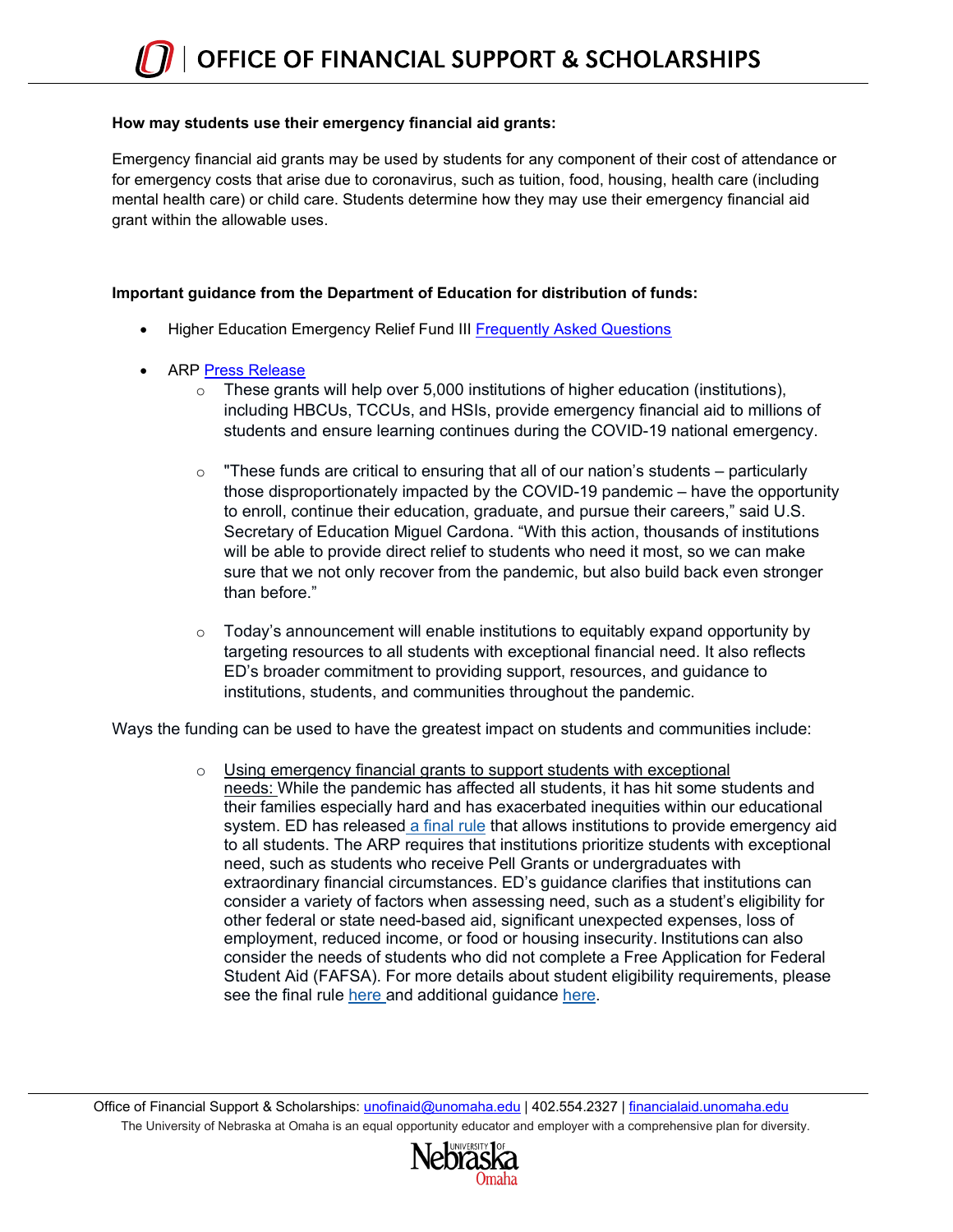# *RECOMMENDATIONS FOR DISTRIBUTION OF EMERGENCY FINANCIAL AID GRANTS TO STUDENTS*

| <b>METHOD</b>                                                                                                                                                                                                                                                                                                                                                                             | <b>AMOUNT</b> | <b>Use of Funds</b>                                                                                                                                                                                                                                                                                                                                                                                                                                                                                        | <b>Selection</b>                                                                                                                                                                                                                                                                                                                                                                                                                                                                                                                                                                       |
|-------------------------------------------------------------------------------------------------------------------------------------------------------------------------------------------------------------------------------------------------------------------------------------------------------------------------------------------------------------------------------------------|---------------|------------------------------------------------------------------------------------------------------------------------------------------------------------------------------------------------------------------------------------------------------------------------------------------------------------------------------------------------------------------------------------------------------------------------------------------------------------------------------------------------------------|----------------------------------------------------------------------------------------------------------------------------------------------------------------------------------------------------------------------------------------------------------------------------------------------------------------------------------------------------------------------------------------------------------------------------------------------------------------------------------------------------------------------------------------------------------------------------------------|
| <b>Distribution</b><br>methodology -<br>prorated by<br>enrollment level                                                                                                                                                                                                                                                                                                                   |               | Financial aid grants for<br>students may be used<br>for any component of the<br>student's cost of<br>attendance or for                                                                                                                                                                                                                                                                                                                                                                                     | Financial Support & Scholarships will identify<br>eligible undergraduate students who meet<br>DoED requirements with the greatest<br>financial need.                                                                                                                                                                                                                                                                                                                                                                                                                                   |
| Undergraduate<br>Pell grant eligible<br><b>EFC 0-5846</b><br>Grant amount per<br>enrollment level:<br>Full-time \$2,800<br>$\frac{3}{4}$ time<br>\$2,100<br>\$1,400<br>$\frac{1}{2}$ time                                                                                                                                                                                                 | \$9,508,100   | emergency costs that<br>arise due to coronavirus,<br>such as tuition, food,<br>housing, health care<br>(including mental health<br>care) or child care.<br>Eligible students can<br>also use the financial aid<br>grants to satisfy an<br>outstanding account<br>balance with written (or<br>electronic), affirmative<br>consent. This consent is<br>built into the online form.                                                                                                                           | EFC 0 to 5846. This range includes 4,080<br>undergraduate, Pell grant eligible students.<br>Financial Support & Scholarships will<br>communicate to these students the<br>availability of emergency financial aid grants.<br>Eligible students must complete and submit a<br>Simple "Opt-In" application (online form)<br>indicating they either do or do not have<br>eligible expenses, and the type of eligible<br>expenses.                                                                                                                                                         |
| *Spring 2022 -<br>Supplemental<br>awards<br><b>Distribution</b><br>methodology<br>Undergraduate<br>Pell grant eligible<br><b>EFC 0-5846</b><br>*Funding from Fall<br>2021 was not<br>completely<br>distributed as<br>students either<br>declined the<br>award or did not<br>complete the<br>application. This<br>funding was<br>distributed in<br>Spring 2022.<br>Grant amount -<br>\$850 | \$3,207,607   | Financial aid grants for<br>students may be used<br>for any component of the<br>student's cost of<br>attendance or for<br>emergency costs that<br>arise due to coronavirus,<br>such as tuition, food,<br>housing, health care<br>(including mental health<br>care) or child care.<br>Eligible students can<br>also use the financial aid<br>grants to satisfy an<br>outstanding account<br>balance with written (or<br>electronic), affirmative<br>consent. This consent is<br>built into the online form. | Financial Support & Scholarships will identify<br>eligible undergraduate students who meet<br>DoED requirements with the greatest<br>financial need.<br>EFC 0 to 5846. This range includes 3,852<br>undergraduate, Pell grant eligible students.<br>Financial Support & Scholarships will<br>communicate to these students the<br>availability of emergency financial aid grants.<br>Eligible students must complete and submit a<br>Simple "Opt-In" application (online form)<br>indicating they either do or do not have<br>eligible expenses, and the type of eligible<br>expenses. |

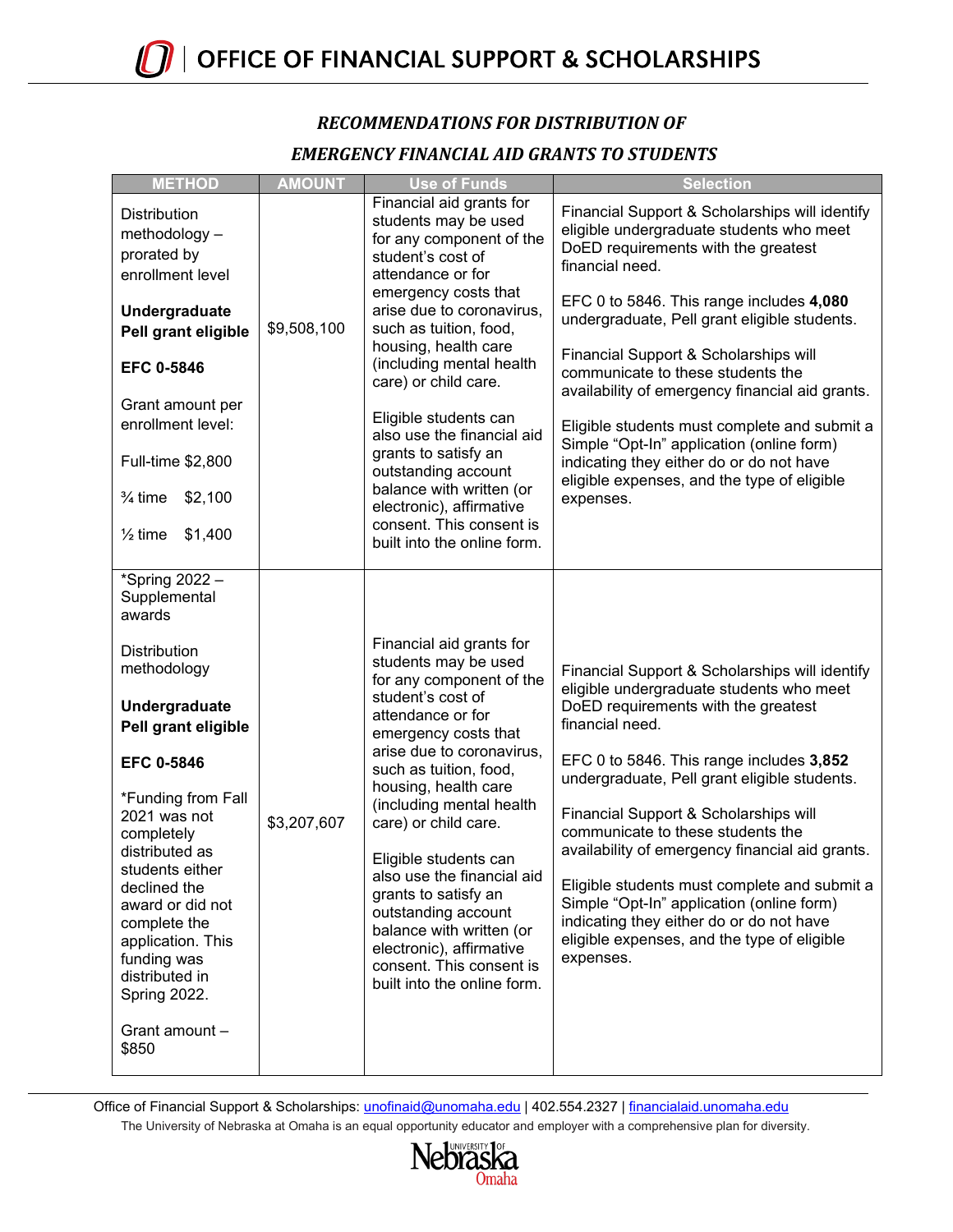| <b>Distribution</b><br>methodology -<br>prorated by<br>enrollment level<br>Undergraduate<br>Non-Pell grant<br>eligible<br>EFC 5847 -<br>19999<br>Grant amount per<br>enrollment level:<br>Full-time \$1,500<br>$\frac{3}{4}$ time<br>\$1,125<br>$\frac{1}{2}$ time<br>\$750  | \$2,014,875 | Financial aid grants for<br>students may be used<br>for any component of the<br>student's cost of<br>attendance or for<br>emergency costs that<br>arise due to coronavirus,<br>such as tuition, food,<br>housing, health care<br>(including mental health<br>care) or child care.<br>Eligible students can<br>also use the financial aid<br>grants to satisfy an<br>outstanding account<br>balance with written (or<br>electronic), affirmative<br>consent. This consent is<br>built into the online form. | Financial Support & Scholarships will identify<br>eligible undergraduate students who meet<br>DoED requirements with the greatest<br>financial need.<br>EFC 5847 to 19999. This range includes<br>1,958 students.<br>Financial Support & Scholarships will<br>communicate to these students the<br>availability of emergency financial aid grants.<br>Eligible students must complete and submit a<br>Simple "Opt-In" application (online form)<br>indicating either they do not have eligible<br>expenses, and the type of eligible expenses.                |
|------------------------------------------------------------------------------------------------------------------------------------------------------------------------------------------------------------------------------------------------------------------------------|-------------|------------------------------------------------------------------------------------------------------------------------------------------------------------------------------------------------------------------------------------------------------------------------------------------------------------------------------------------------------------------------------------------------------------------------------------------------------------------------------------------------------------|---------------------------------------------------------------------------------------------------------------------------------------------------------------------------------------------------------------------------------------------------------------------------------------------------------------------------------------------------------------------------------------------------------------------------------------------------------------------------------------------------------------------------------------------------------------|
| <b>Distribution</b><br>methodology -<br>prorated by<br>enrollment level<br><b>Graduate and</b><br>Post-<br><b>Baccalaureate</b><br>EFC 0-19999<br>Grant amount per<br>enrollment level:<br>Full-time \$1,500<br>$\frac{3}{4}$ time<br>\$1,125<br>\$750<br>$\frac{1}{2}$ time | \$847,500   | Financial aid grants for<br>students may be used<br>for any component of the<br>student's cost of<br>attendance or for<br>emergency costs that<br>arise due to coronavirus,<br>such as tuition, food,<br>housing, health care<br>(including mental health<br>care) or child care.<br>Eligible students can<br>also use the financial aid<br>grants to satisfy an<br>outstanding account<br>balance with written (or<br>electronic), affirmative<br>consent. This consent is<br>built into the online form. | Financial Support & Scholarships will identify<br>eligible students who meet DoED<br>requirements (Post-Baccalaureate and<br>Graduate) with the greatest financial need.<br>EFC 0 to 19999. This range includes 796<br>students.<br>Financial Support & Scholarships will<br>communicate to these students the<br>availability of emergency financial aid grants.<br>Eligible students must complete and submit a<br>Simple "Opt-In" application (online form)<br>indicating either they do not have eligible<br>expenses, and the type of eligible expenses. |